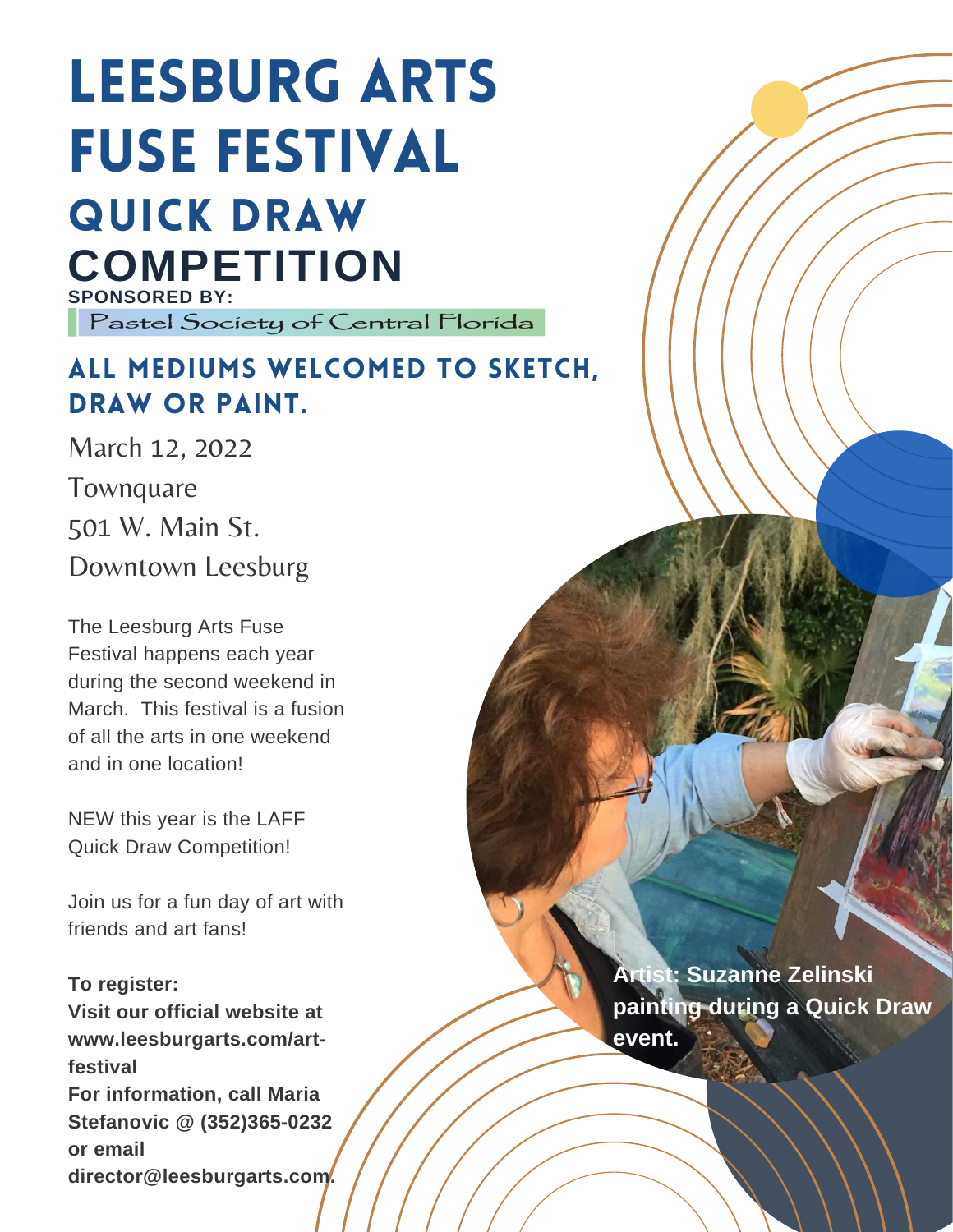# **LAFF Quick Draw**

### **SKETCH, DRAW OR PAINT**

Artists must register.

\$15 Advance nonrefundable registration fee by Friday, March 11th, 3:00p.m. or \$20 Same Day nonrefundable

registration fee at Artist Check/In

Artists must follow the CDC Covid-19 outdoor event guidelines.

All artists must be set up within the Main Street area of the art festival.

**Artists may only work on a stamped surface.**

**Art may not be started prior to the competition commencement**.

- **9:30-10:30am-Artist Check/In at Townsquare**
- **11am- Quick Draw begins**
- **12:30pm-Art tools Down!**
- **1:30pm -Artwork submitted for Judging**
- **1:45-2pm-Awards announced/Cleanup.**

**3 PRIZES Will BE AWADED! 1st Place 2nd Place 3rd Place**

> **LAFF 2022 Poster Artist Crystal Dombrosky**